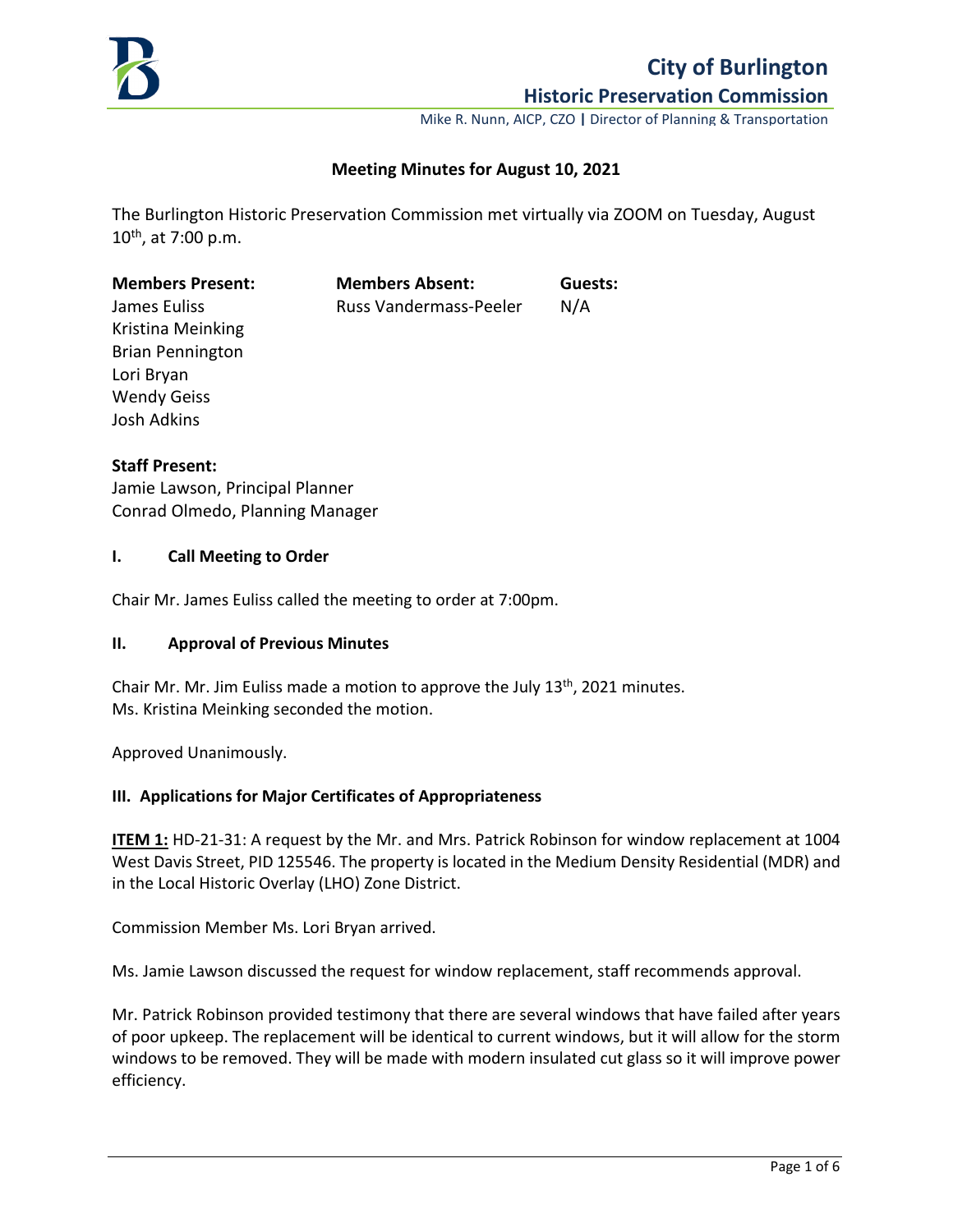Ms. Robinson explained that the windows are facing Edgewood St., there is a lot of dry wrought from damage from the roof that was just recently repaired. There is also some water damage to the sills. The storm window no longer fit in the frame and they will be replaced with a fixed window.

Ms. Kristina Meinking inquired if the material would be wood.

Mr. Patrick Robinson testified that they are made with 40% composite wood.

Principal Planner Ms. Jamie Lawson explained that the windows will be painted to match the trim. There were no public comments from calls or emails.

Commission asked for more evidence of this window type.

Ms. Robinson testified that 1016 Davis went through a renovation and the approved windows are similar in style and type.

Mr. Robinson explained that the contractor will create an insert that will fit the current window.

# **FINDINGS OF FACT:**

- C1-1. Original architectural details should be retained if structurally feasible. Original exterior features such as cornices, brackets, railings, shutters, siding, window architrave's, and doorway pediments are an essential part of a building's character and should not be removed.
- C8-1. Original window and door elements such as sash, glass, sills, frames, casings, hardware, weather- stripping, lintels, architrave's, and shutters should be repaired and retained rather than replaced.
- C8-2. When the repair of a window or door is not feasible, the replacement should match as closely as possible with the original window or door in material, scale, character, and appearance. New windows or doors should have matching sash, glass, sills, frames, casings, and muntin patterns. New sash should be made of wood, not metal. Existing window casings and trim should be retained.
- C8-3. The pattern, arrangements, and dimensions of doors and windows on the principal elevations should be retained, unless restoring the appearance of the structure to its original design. On other facades, where not easily visible from the street, new openings should be proportionately the same as existing openings with matching elements.Window and door openingsshould not be enlarged or reduced to fit stock windows or doors.
- C8-4. Windows or doors with snap-in muntins should be avoided. They do not look real, do not cast a shadow like real muntins, and do not match the character of historic windows.

Ms. Lori Bryan made a motion to approve the findings of fact.

Mr. Josh Adkins seconded the motion.

The findings of fact were approved unanimously.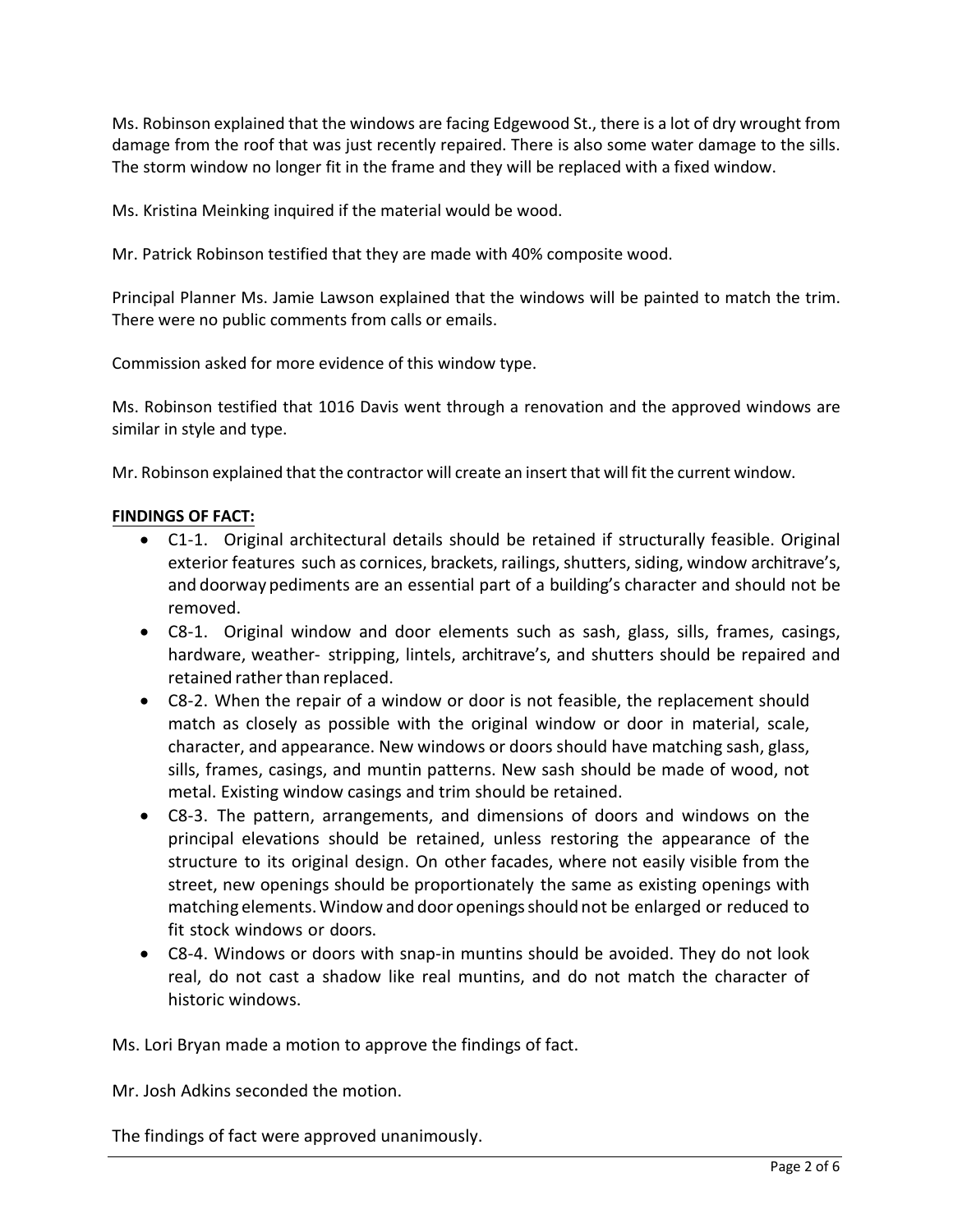# **Application Approval:**

Ms. Lori Bryan made a motion to approve the request.

Mr. Josh Adkins seconded the motion.

The application was approved unanimously.

**ITEM 2:** HD-21-36: A request by Ms. Blunk and Mr. Norris for roof repair and chimney removal at 2416 Glencoe Street, PID 140612. The property is located in the Medium Density Residential (MDR) and in the Local Historic Overlay (LHO) Zone District.

Principal Planner Ms. Jamie Lawson discussed that this request is for roof repair and chimney approval, and that staff recommends approval.

Ms. Rachael Blunk provided testimony that the roof in question was cold sealed several times and it just needs to be replaced, but it would be replaced entirely so it matches from the front to the back. The hanging flew is only supported by  $10 \times 10$ s in the attic and has caused sagging in the ceiling and water intrusion. It is also against city building code due to its dangerous nature. It was always hanging but there would have been a steal pipe connected to it.

No public comment.

# **Findings of fact:**

- $\bullet$  C5-1. Original roof forms, pitches, rafter details, molding, trim, and soffit boards should be retained.
- C5-2. Historic roofing materials, such as clay tiles, slate, standing seam metal, wood shingles or embossed metal shingles, should be preserved if feasible.
- C5-3. Raising or lowering the roof pitch, or removing original features, such as dormers, turrets, balustrades, bargeboards, quarter round, cornices, brackets, weathervanes, or lightning rods are not allowed.
- C5-4. Features such as dormers or balustrades may be added if they are appropriate for the style of the building.
- C5-5. Deteriorated roof covering should be replaced with new materials that are compatible with the old in composition, size, and texture after reestablishing the structural stability of the roof. Replacement roofs should be dark in color. White or very light shingles are not acceptable.
- C4-1. The design of original chimney masonry should be preserved. Brick corbelling, clay chimney pots, or other original features should be repaired rather than removed.
- C4-2. Original chimneys visible from the public right-of-way should be repaired or rebuilt rather than removed or shortened when they become deteriorated.
- C4-3. Special care should be taken to ensure that repairs blend in color, composition, and texture.
- C4-4. Parging (covering with cement) is not an acceptable alternative to repointing deteriorated chimney masonry.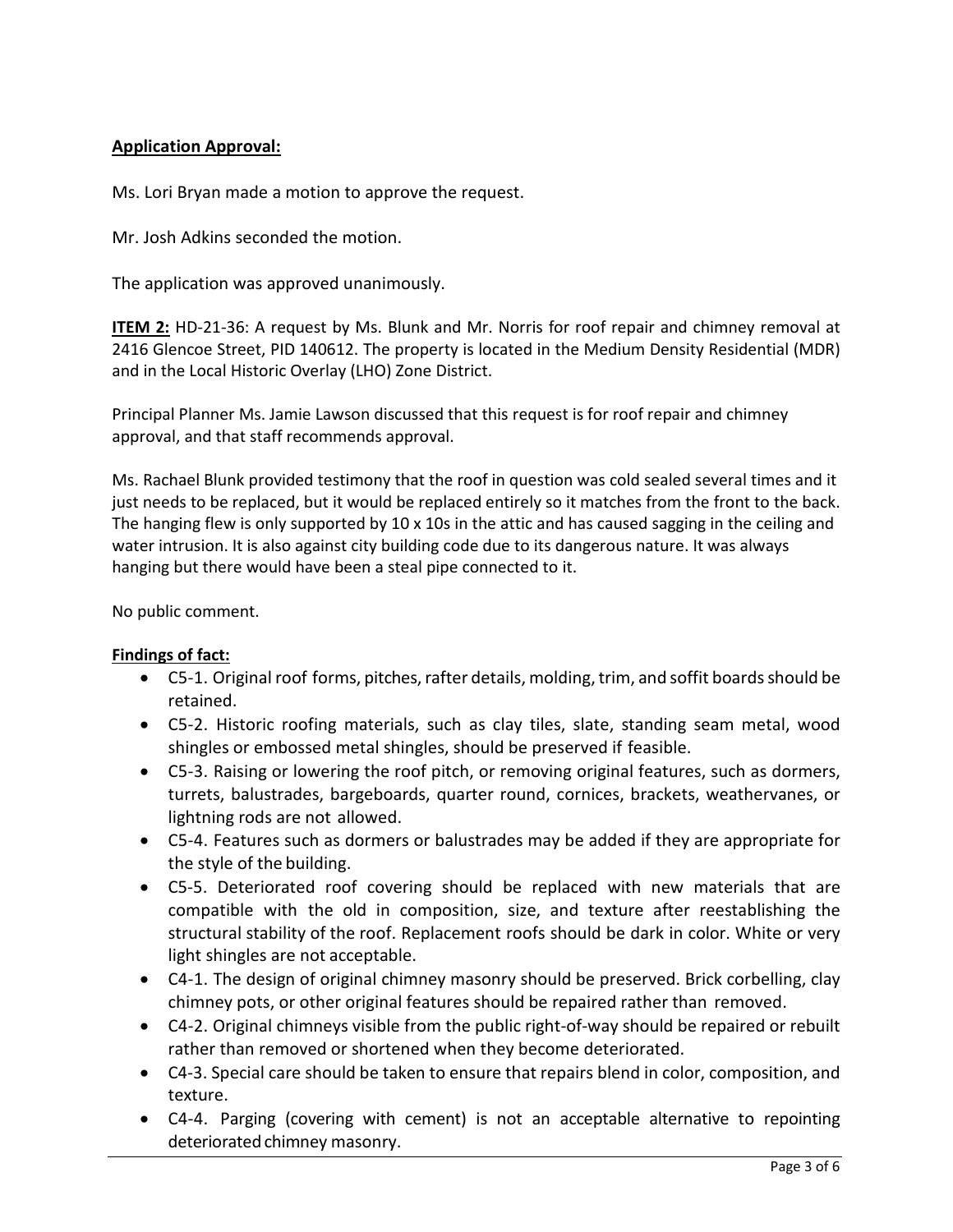• C4-5. Chimneys or furnace stacks added after the original construction may be removed if the appearance of the structure will otherwise remain unchanged.

Mr. Josh Adkins made a motion to approve the findings of fact.

Ms. Kristina Meinking seconded the motion.

Approved unanimously.

# **Application Approval:**

Ms. Kristina Meinking made a motion to approve the request.

Vice Chair Mr. Brian Pennington seconded the motion.

The application was approved unanimously.

**ITEM 3:** HD-21-37: A request by Mr. and Mrs. Read for installation of lattice at 2435 Glencoe Street, PID 141476. The property is located in the Neighborhood Business (NB) and in the Local Historic Overlay (LHO) Zone District.

Principal Planner Ms. Jamie Lawson explained that this request is only for adding lattice, and the request for the shed has been removed, and staff recommends approval.

Mr. Miller Read provided testimony, on the application and stated it will not be visible from the road. It will be yellow pine to be stained a dark green color in order to match the home across the street.

Principal Planner Ms. Jamie Lawson explained that there is precedent for lattice work in the historic district. There has been no public comment on the item. The findings of fact of the shed are not applicable because the portion of the application for the shed was removed.

#### **Findings of Fact:**

- C2-5. Openings between brick piers may be filled in with matching masonry materials or lattice. The infill should be slightly recessed.
- C11-13. Decks should be incorporated into the facade of the house by screening under them with an architectural feature such as lattice, or with evergreen vegetation screening.

Ms. Lori Bryan made a motion to remove the findings of fact referencing the shed and approve the findings of fact referencing lattices.

Ms. Wendy Geiss seconded the motion.

Approved unanimously

#### **Application Approval:**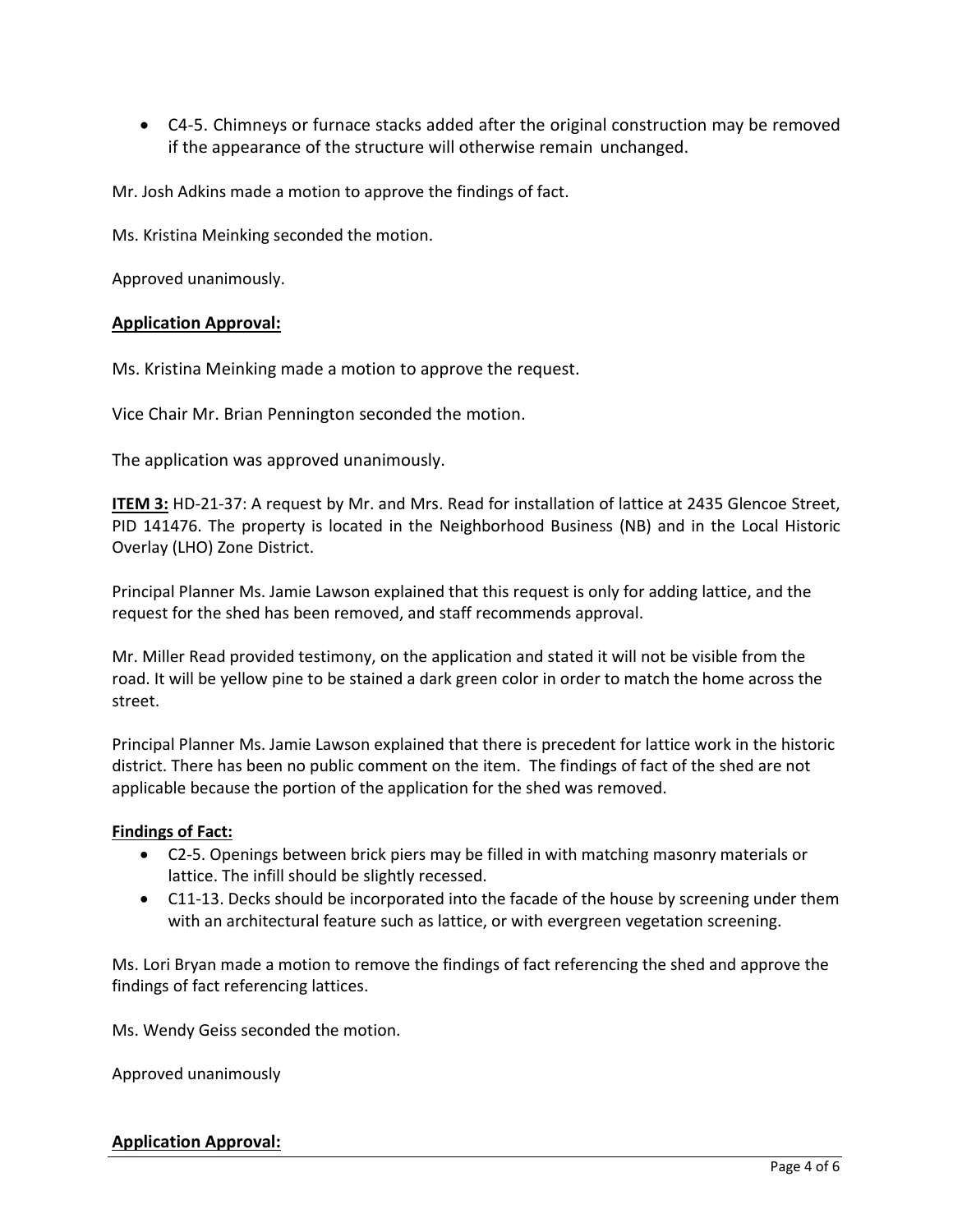Ms. Kristina Meinking made a motion to approve the request.

Mr. Josh Adkins seconded the motion.

The application was approved unanimously.

**ITEM 4:** HD-21-38: A request by ATO Investment Properties LLC for corbels, a fence and staining brick at 511 West Davis Street, PID 126662. The property is located in the Conditional Residential 965 (CR 965) and in the Local Historic Overlay (LHO) Zone District.

Principal Planner Ms. Jamie Lawson explained that the application is to install corbels at the roof eave, decorative fencing at the height of 3, 4, and 6 feet, and white washing the brick on the building. Staff is recommending approval of the application.

Ms. Catherine Heartfelt, agent for the applicant, provided testimony that the corbels were not on the building originally, but the corbels are common from the time period. The building is made with two different kinds of brick and the owner would like to stain the brick to it matches. The applicant would like to put the lower 3ft fence in the front for aesthetic purposes and the higher 6 ft fence to the rear to create privacy for the neighbors.

Principal Planner Ms. Jamie Lawson explained painting original brick or removing paint from brick has not been recommended. The is no precedent.

Ms. Kristina Meinking stated sandblasting brick is against the standards because it compromises the brick.

Chair Mr. Jim Euliss suggested speaking to the state to make sure the commission is making the correct decision.

Principal Planner Ms. Jamie Lawson agreed that getting information would be helpful and the brick staining could be held off until there is a response from the state.

Vice Chair Mr. Brian Pennington explained that the state's input would be very valuable on such an important building.

The commission and the applicant had discussion about the different heights of the fencing, and which would be the most appropriate in concerns to the guidelines. The commission also asked for an expansion on the conditional guidelines.

Principal Planner Ms. Jamie Lawson recommended that the item be continued to the next HPC date for staff to research the conditions of any prior approvals.

Vice Chair Mr. Brian Pennington made a motion to continue this item to the September 14, 2021 to allow staff and the commission time to gather more information and research.

Ms. Kristina Meinking seconded the motion.